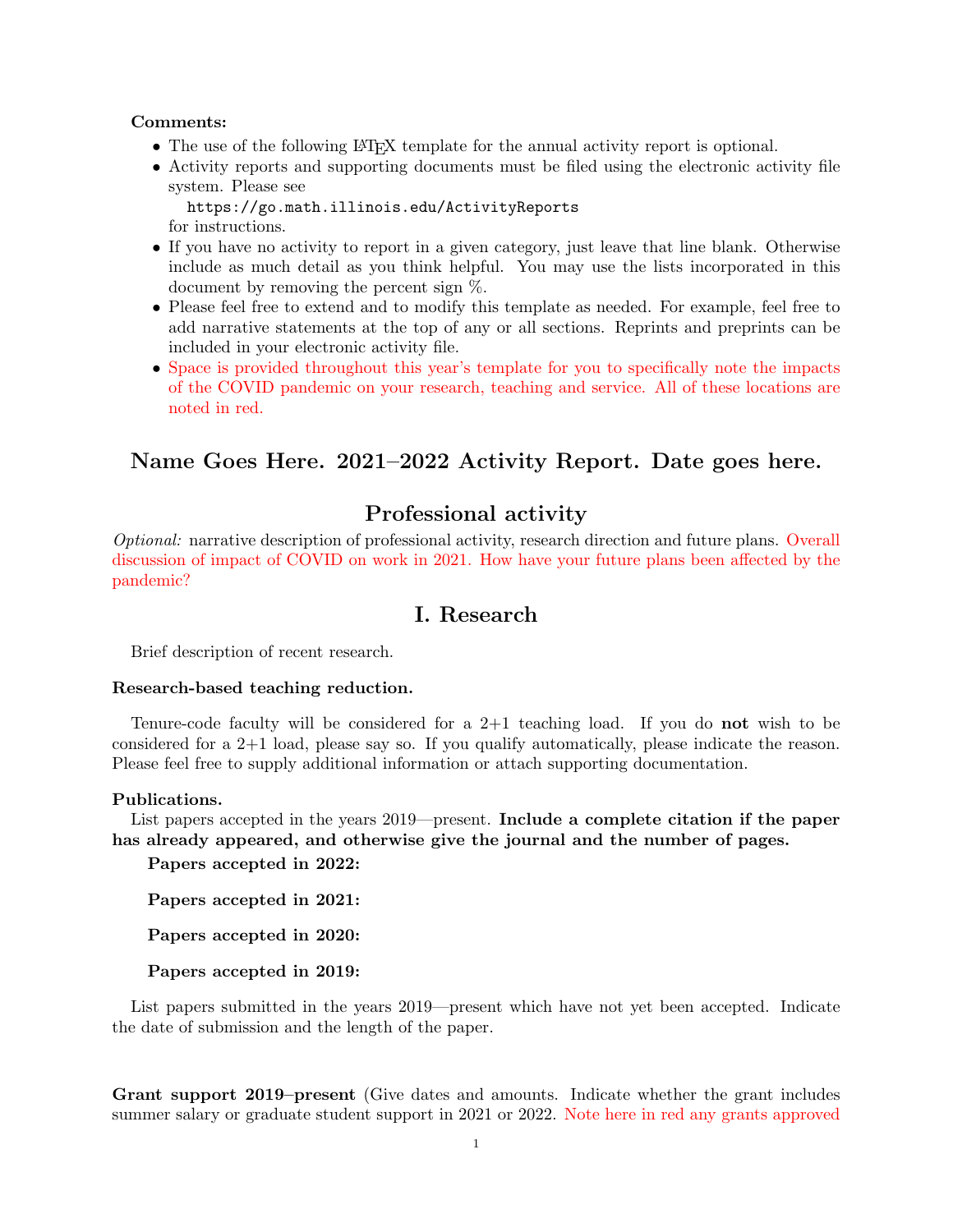for funding which were placed on temporary hold, rescinded, reduced, or significantly repurposed due to disruptions caused by COVID-19.

Grant proposals submitted since last activity report.

Talks and conference presentations 2019–present. Note here in red any talk, invited lecture, or conference presentation which was cancelled due to COVID.

Other research activities and honors not described above.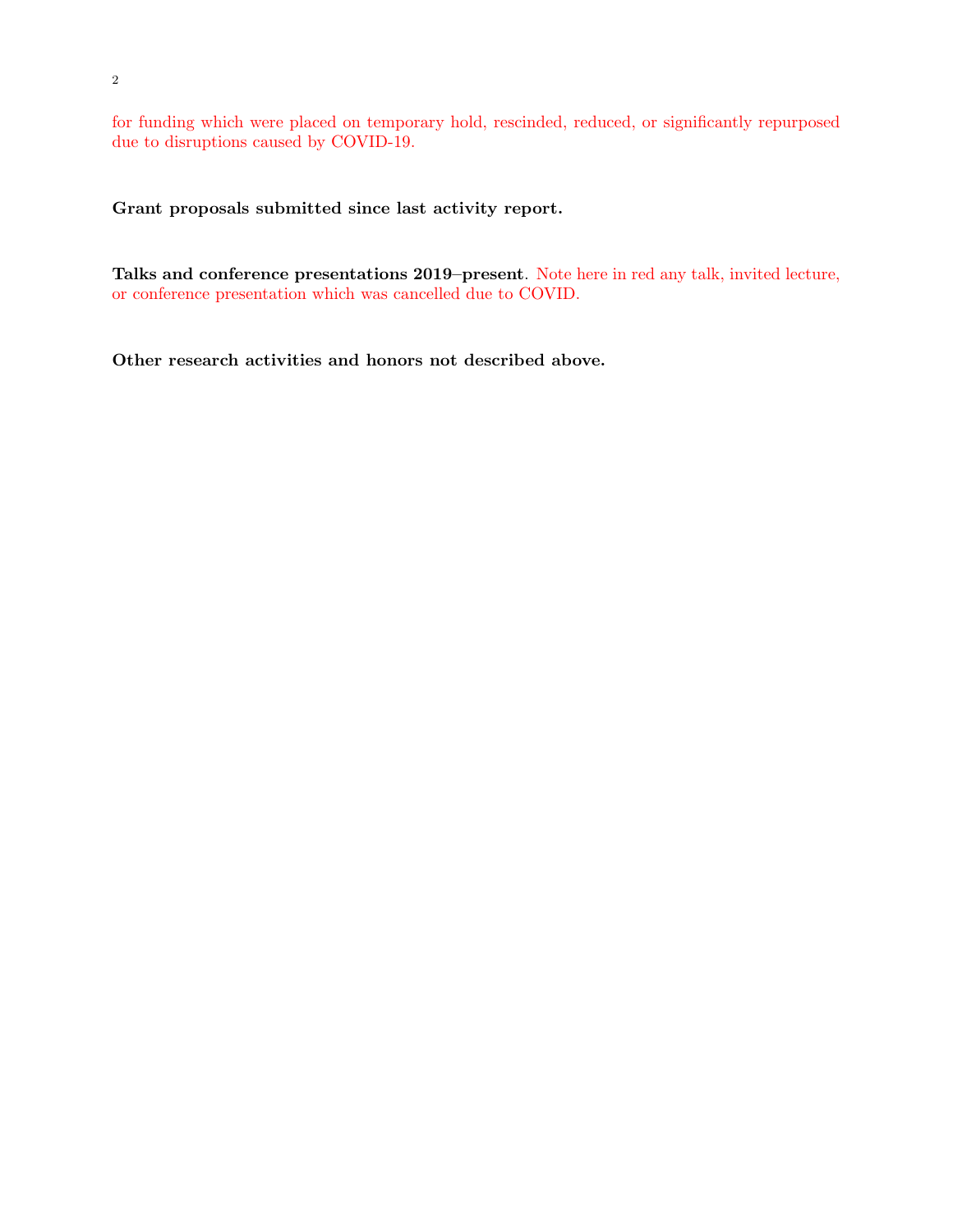## II. Teaching and advising

The EC uses several methods to evaluate faculty teaching in the annual review process. The choice of which option to use is up to you, but please note that all faculty must choose at least one option.

Option 1 is to provide ICES teaching data as in past years. To this end, please circle one of the following.

- (a) I believe that you already have my ICES scores.
- (b) I am providing my ICES data below. (Please explain any missing scores.)
- (c) I do not wish to provide ICES data.

Option 2 is to fill out an inventory of best practices for instruction. Faculty who are interested in having their teaching evaluated according to this method should fill out the inventory using the following webform:

https://go.math.illinois.edu/InventoryOfBestPractices

Please note that not all inventory questions may be relevant for all courses taught. The inventory provides numerous opportunities for additional comments or clarification, or other information about teaching. Instructors should fill out the webform for each course taught in 2021-2022. You are welcome to fill out the inventory separately for each course which you have taught, or to join like courses together. The inventory has been modified this year to include specific places for you to comment on the impact of COVID on your teaching.

Providing ICES data and completing this inventory are two separate methods for documenting teaching effectiveness; faculty may choose to use either or both of these methods. The EC will determine the "T:Classroom Instruction" component of the R+S+T score using the higher score of these two methods.

Finally, any faculty member who does not wish to have their teaching evaluated by either of these two options is welcome to provide their own documentation of teaching effectiveness. Please note that the EC will not visit individual faculty members' classes as part of the annual review process.

Courses taught-add comments if appropriate. Please indicate the number of students enrolled. For instance, you can look up this information at

https://www-s.dmi.illinois.edu/course/crsinstrsearch.asp

Spring 2022 Math 999 (Course Title) 999 Students. ICES: a/b (instructor/course) Fall 2021 Math 999 (Course Title) 999 Students. ICES: a/b (instructor/course) Spring 2021 Math 999 (Course Title) 999 Students. ICES: a/b (instructor/course) Fall 2020

Math 999 (Course Title) 999 Students. ICES: a/b (instructor/course) Spring 2020

Math 999 (Course Title) 999 Students. ICES: a/b (instructor/course) Fall 2019

Math 999 (Course Title) 999 Students. ICES: a/b (instructor/course)

Ph.D. students supervised 2019–present (give current status).

Other students and postdocs mentored 2019–present (e.g. independent study, reading course and summer research students).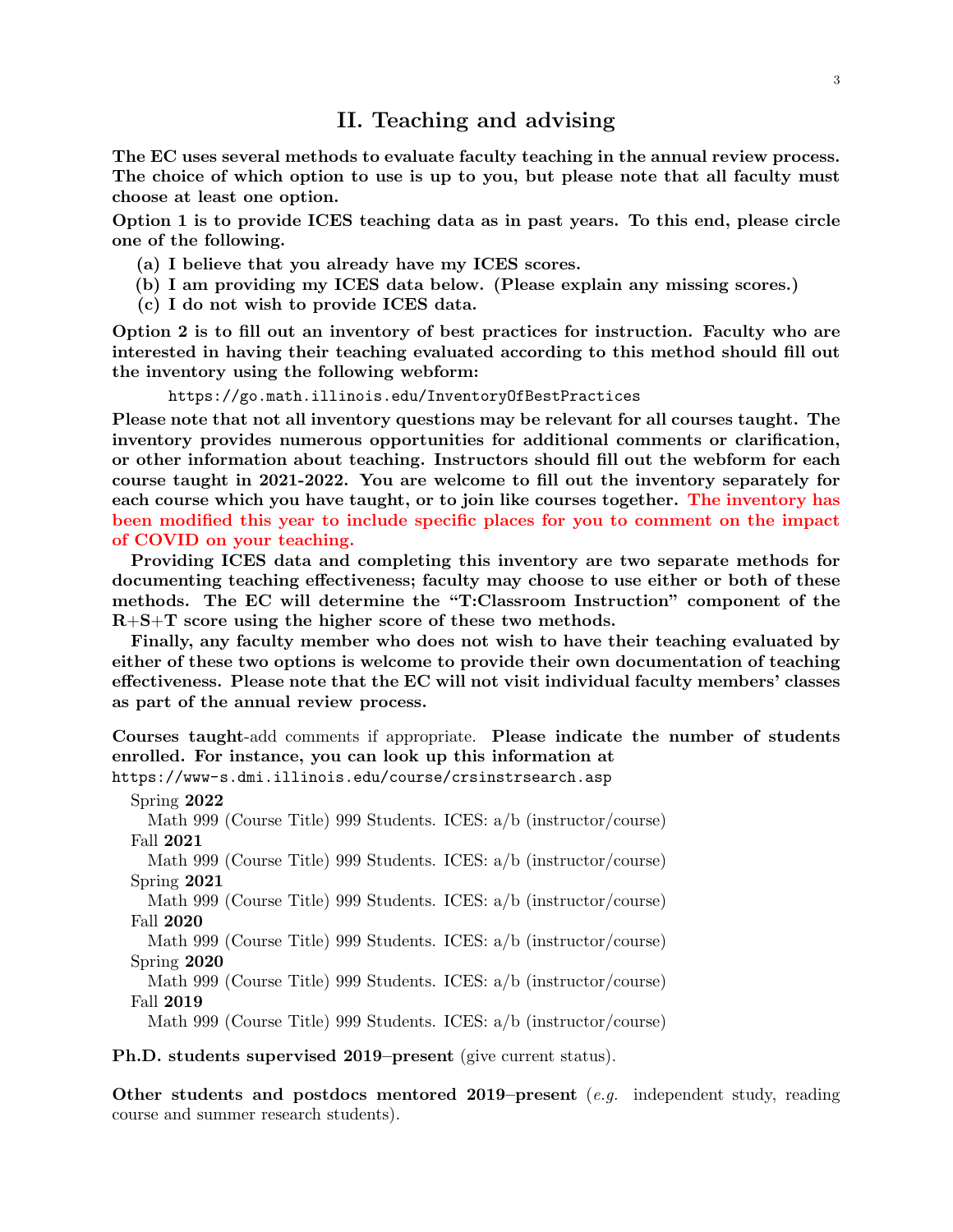Other instructional information (*e.g.* special features of the courses you taught, ICES scores, Incomplete List appearances, teaching awards, teaching innovations, curriculum reform). Note here in red any contributions to instructional programs related to COVID. This may include: significant modifications to course materials, training programs for online instruction, mentoring other faculty members and graduate instructors as they transitioned to hybrid or remote teaching modalities, etc. In line with the Provost's email to faculty members on March 25, 2020, if you are choosing the option to have teaching evaluated via ICES data, you may ask the EC to disregard Spring 2020 ICES scores.